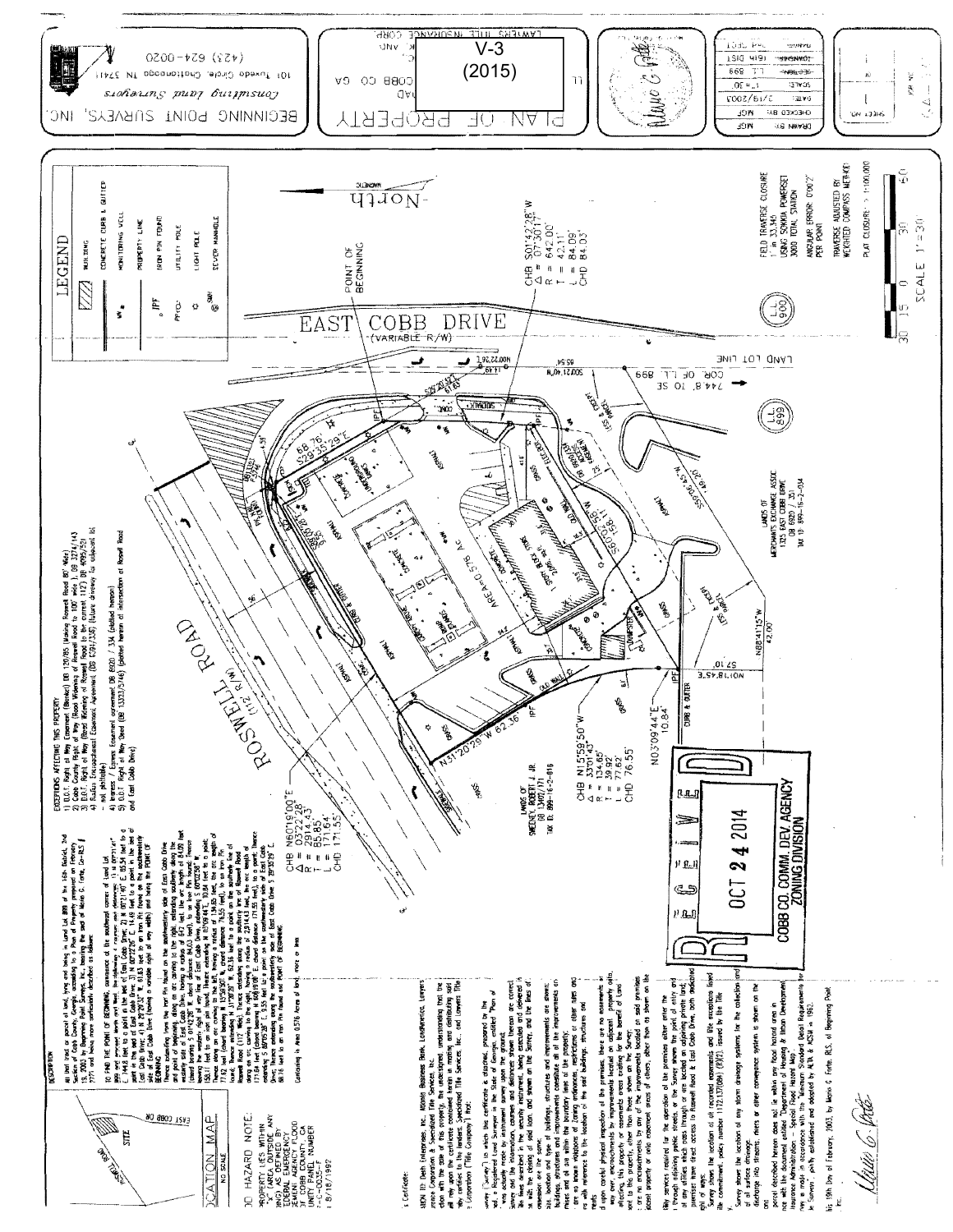| APPLICANT:<br>Total Imaging                                                                                                                 | PETITION No.:                             | $\sum$                                                    |
|---------------------------------------------------------------------------------------------------------------------------------------------|-------------------------------------------|-----------------------------------------------------------|
| <b>PHONE:</b><br>770-536-7906                                                                                                               | DATE OF HEARING:                          | $01 - 14 - 2015$                                          |
| <b>REPRESENTATIVE:</b><br>Dennis Carlton                                                                                                    | PRESENT ZONING:                           | <b>QC</b>                                                 |
| PHONE:<br>770-536-7906                                                                                                                      | LAND LOT(S):                              | 668                                                       |
| TITLEHOLDER:<br>Desh Enterprises, Inc                                                                                                       | DISTRICT:                                 | $\overline{5}$                                            |
| PROPERTY LOCATION:<br>On the southwest corner                                                                                               | SIZE OF TRACT:                            | 0.58<br>ac<br>5                                           |
| of East Cobb Drive and Roswell Road                                                                                                         | COMMISSION DISTRICT:                      | $\mathcal{L}$                                             |
| (4360 Roswell Road)                                                                                                                         |                                           |                                                           |
| TYPE OF VARIANCE:<br>Allow an electronic sign on a property with less than 200 feet of road frontage on one                                 |                                           |                                                           |
| road (171.64 feet on Roswell Road).                                                                                                         |                                           |                                                           |
| OPPOSITION: No. OPPOSED<br>PETITION No.                                                                                                     | <b>SPOKESMAN</b>                          |                                                           |
| <b>APPROVED</b><br><b>REJECTED</b><br><b>BOARD OF APPEALS DECISION</b><br><b>SECONDED</b><br><b>MOTION BY</b><br>$-80-$<br>Johnson Ferry Rd | Johnson Ferry Rd<br>႙<br>830<br>SITE<br>႙ | PSC<br>Copp Dr.<br><u>ရွ</u><br>Roswell Rd<br>Good Island |
| SNOILATIONS:<br>HELD<br><b>CARRIED</b>                                                                                                      | δ<br>នី                                   | $006\,$<br>$\frac{1}{2}$                                  |
|                                                                                                                                             | <b>GRC</b><br>š<br>8                      | East Cobb Dr                                              |
|                                                                                                                                             |                                           | $G_{\mathbb{C}}$<br>$R - 15$<br>Heritage Glen Ct          |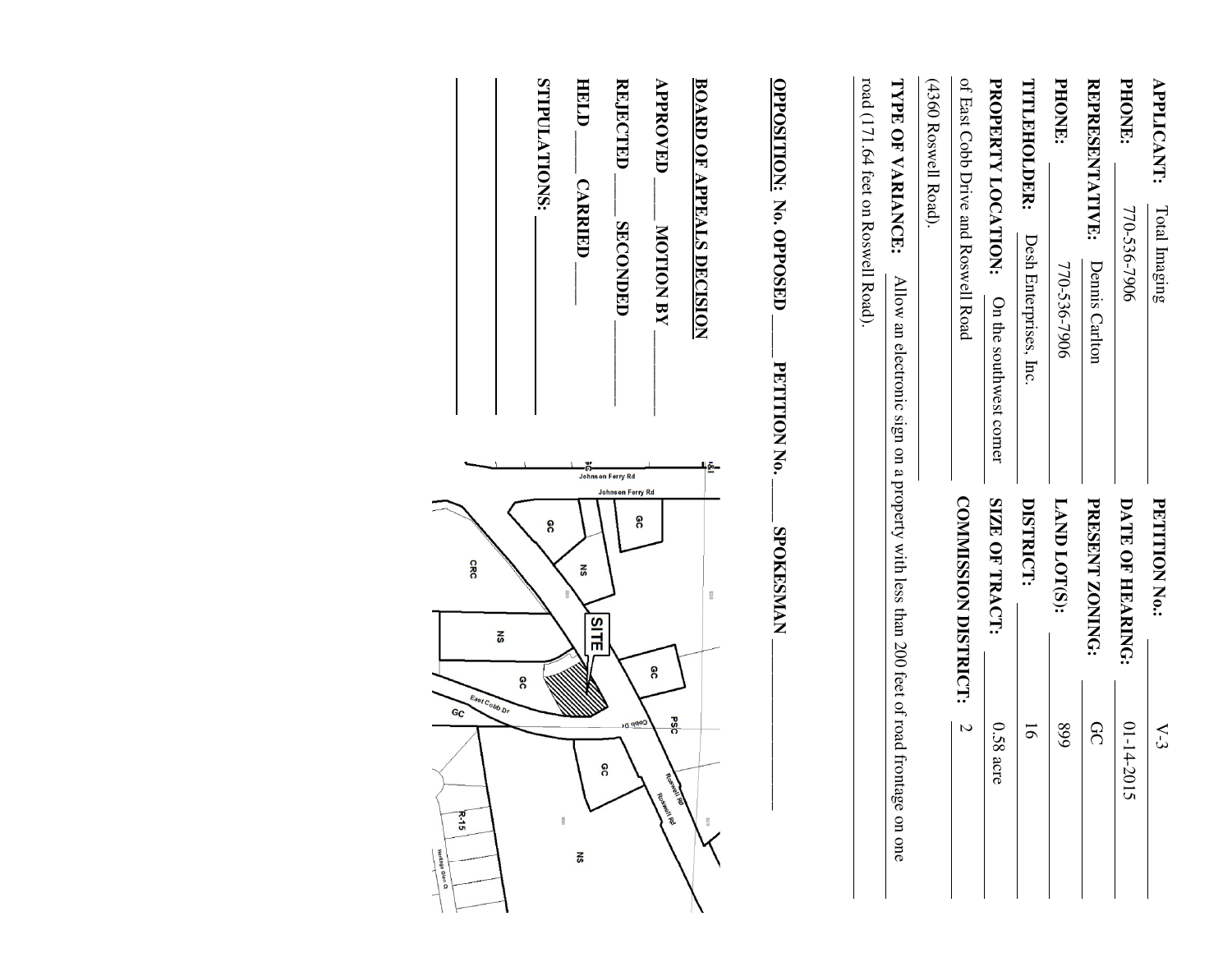\*\*\*\*\*\*\*\*\*\*\*\*\*\*\*\*\*\*\*\*\*\*\*\*\*\*\*\*\*\*\*\*\*\*\*\*\*\*\*\*\*\*\*\*\*\*\*\*\*\*\*\*\*\*\*\*\*\*\*\*\*\*\*\*\*\*\*\*\*\*\*\*\*\*\*\*\*\*\*\*\*\* 

## **COMMENTS COMMENTS**

**TRAFFIC:** This request will not have an adverse impact on the transportation network. This request will not have an adverse impact on the transportation network.

## **DEVELOPMENT & INSPECTIONS:** No comment.

SITE PLAN REVIEW: No comment. **SITE PLAN REVIEW:** No comment.

STORMWATER MANAGEMENT: No comments **STORMWATER MANAGEMENT:** No comments.

impact or treatment of historic and/or archaeological resources. property surveys, county maps, and various other resources, staff has no comments regarding the impact or treatment of historic and/or archaeological resources. property surveys, county maps, and various other resources, staff has no comments regarding the HISTORIC PRESERVATION: **HISTORIC PRESERVATION:** After examining Civil War trench maps, Cobb County historic After examining Civil War trench maps, Cobb County historic

DESIGN GUIDELINES: No comment **DESIGN GUIDELINES:** No comment.

CEMETERY PRESERVATION: No comment. **CEMETERY PRESERVATION:** No comment.

**WATER:** No conflict. No conflict.

SEWER: No conflict. No conflict.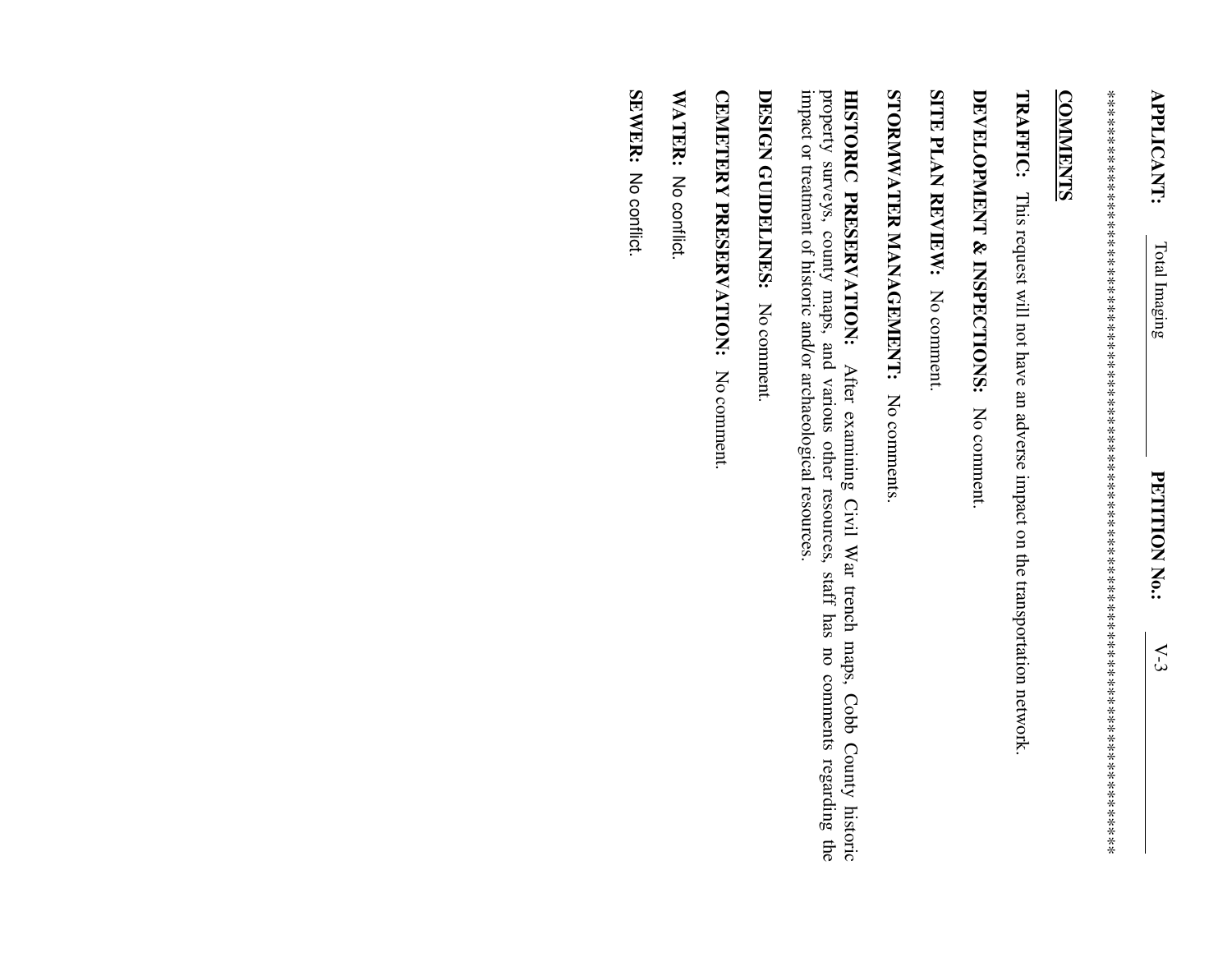Review Stage. FIRE DEPARTMENT: After analyzing the information presented for a Preliminary Review, the Cobb County Fire Marshal's Office is confident that all other items can be addressed during the Plan FIRE DEPARTMENT: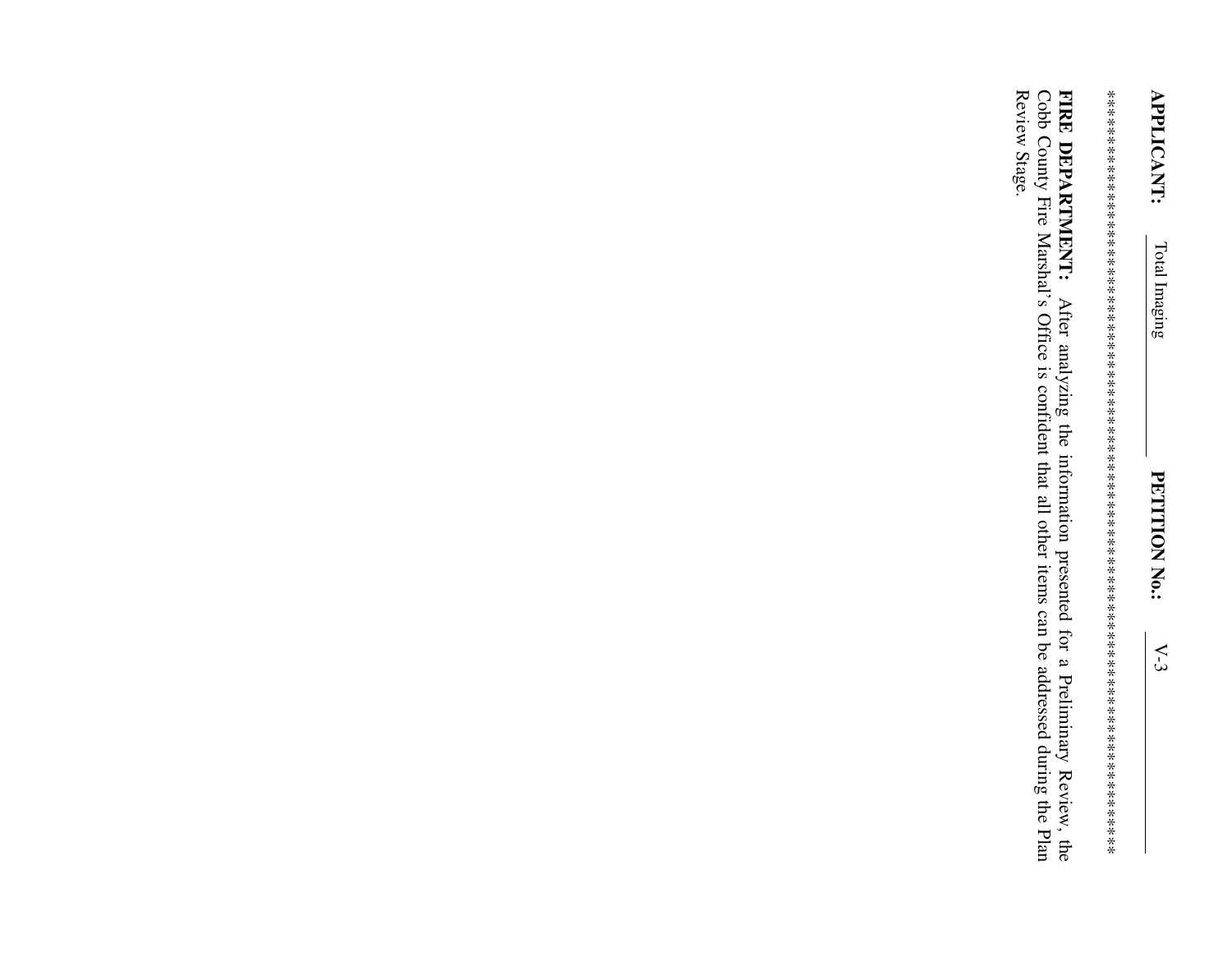

**V-3**